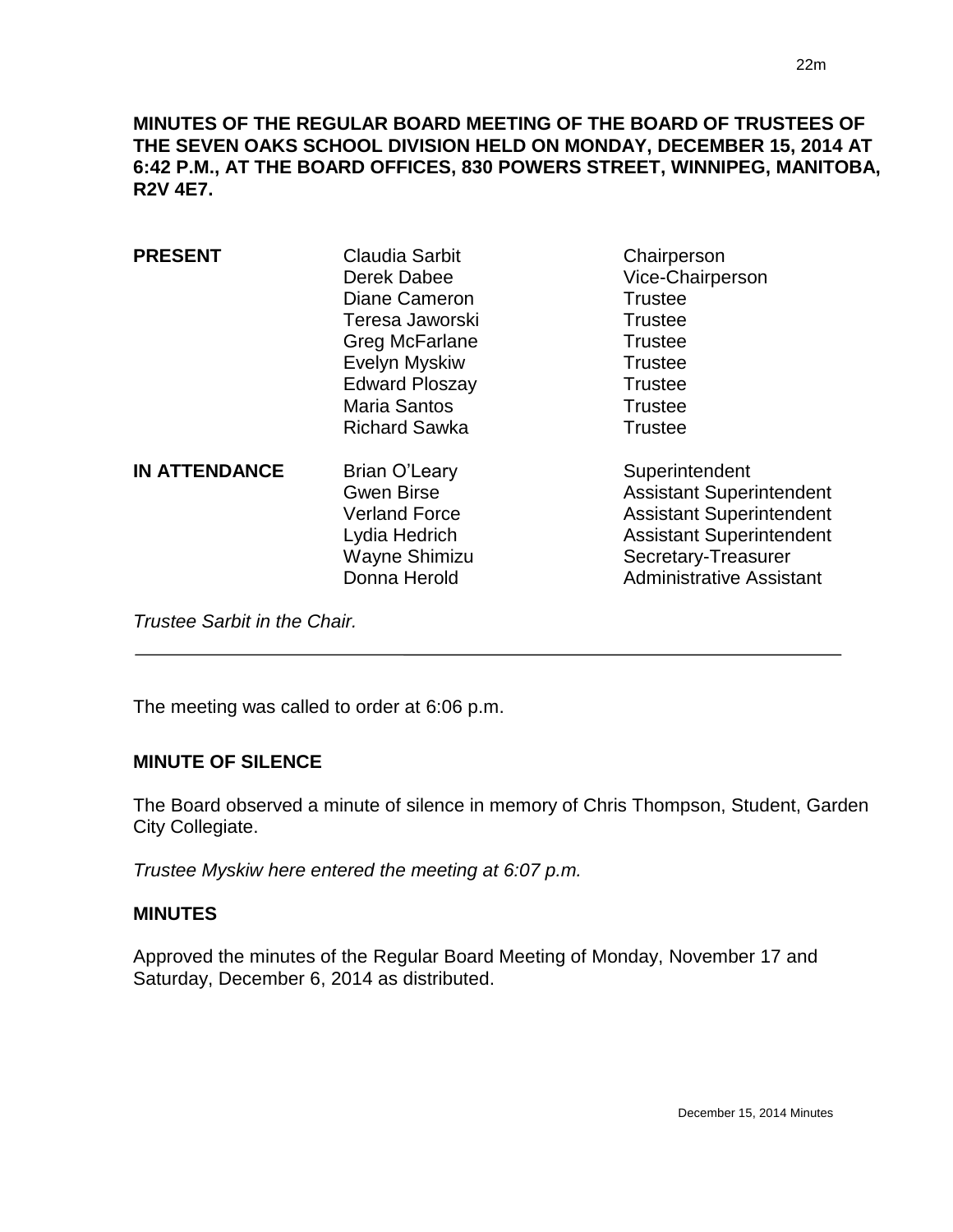# **14-038 Approval of the Agenda**

| Ploszay / Santos                                         |                |
|----------------------------------------------------------|----------------|
| That the agenda for this meeting be approved as amended. | <b>Carried</b> |

# **14-039 Moved to Committee of the Whole at 6:24 p.m.**

Jaworski / Sawka That the Board move into Committee of the Whole. **Carried**

*Trustee Dabee in the Chair.*

#### **OFFICER'S REPORTS**

Trustee Jaworski reported on developments arising from collective bargaining.

### **SUPERINTENDENTS' PERSONNEL REPORT**

## **14-040 Superintendents' Personnel Report**

Ploszay / Sawka That the Superintendents' Personnel Report be ratified. **Carried** 

TEACHER APPOINTMENTS

Philip Bebek was appointed to a full-time (1.00) Limited Teacher-General (Term) contract effective January 5, 2015 to April 17, 2015.

Kristen Bromilow was appointed to a part-time (.50) Limited Teacher-General (Term) contract effective December 3, 2014 to June 26, 2015.

Marley Dewar was appointed to a full-time (1.00) Limited Teacher-General (Term) contract effective November 27, 2014 (indefinite).

Kristin Erickson was appointed to a full-time (1.00) Limited Teacher-General (Term) contract effective December 12, 2014 to June 30, 2015.

Andrew Gamby was appointed to a part-time (.50) Limited Teacher-General (Term) contract effective November 24, 2014 (indefinite).

Maureen Justice-Dupuis was appointed to a part-time (.50) Limited Teacher-General (Term) contract effective November 1, 2014 to March 30, 2015.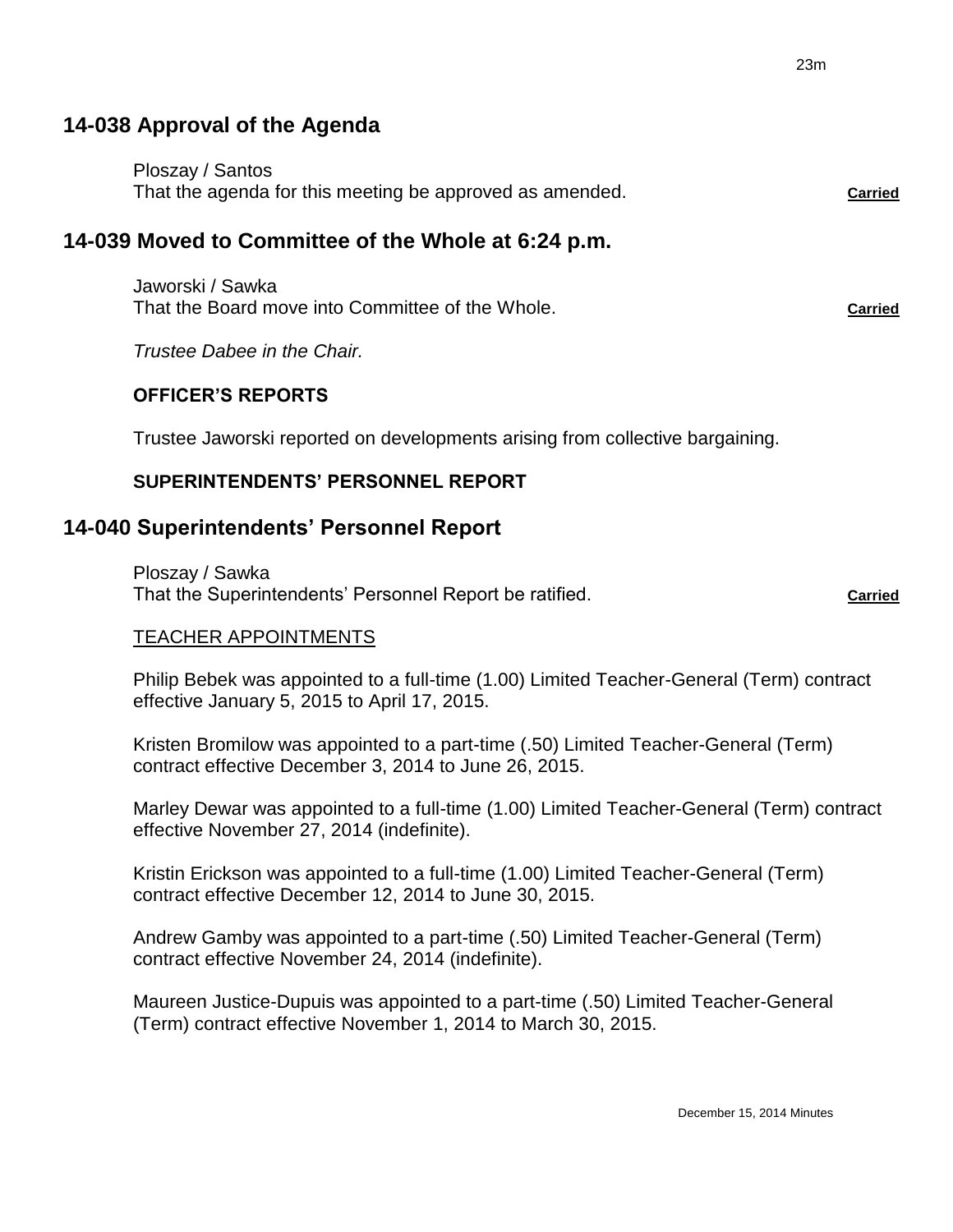#### **PERSONNEL REPORT**

Mary Angelic Lopez was appointed to a full-time (1.00) Limited Teacher-General (Term) contract effective January 5, 2015 to June 30, 2015.

Kristen Phillips was appointed to a full-time (1.00) Limited Teacher-General (Term) contract effective January 5, 2015 to June 30, 2015.

#### CLINICIAN APPOINTMENT

Lori Hewitt was appointed to a full-time (1.00) Limited Teacher-General (Term) contract effective November 12, 2014 (indefinite).

#### SUBSTITUTE TEACHER APPOINTMENTS

The following teachers were appointed to Substitute Teacher contracts effective the 2014-2015 school year:

| Alma Brigole          | Birinda Kamonyo         |
|-----------------------|-------------------------|
| <b>Stacey Brown</b>   | <b>Russell Kraychuk</b> |
| Maria Cordova         | <b>Victor Loewen</b>    |
| <b>Tracy Drimes</b>   | Fernando Lopez-Morales  |
| Carmelita Espino      | Rowena Matilla          |
| <b>Eric Howdle</b>    | Samira Ramilo           |
| Jack Jackman          | Lainie Rosner           |
| <b>Carol Kalinsky</b> |                         |

#### TEACHER MATERNITY AND PARENTAL LEAVES

Mark Behrendt was granted parental leave effective February 2, 2015 to March 15, 2015.

Chris Buffie was granted parental leave effective December 15, 2014 to January 9, 2015.

Kris Halderson was granted parental leave effective December 1, 2014 to December 19, 2014.

Linda Guest was granted maternity and parental leave effective February 3, 2015 to February 3, 2016.

Catherine Johnson was granted maternity and parental leave effective March 17, 2015 to April 4, 2016.

Lesley Roy was granted maternity and parental leave effective January 5, 2015 to June 30, 2015.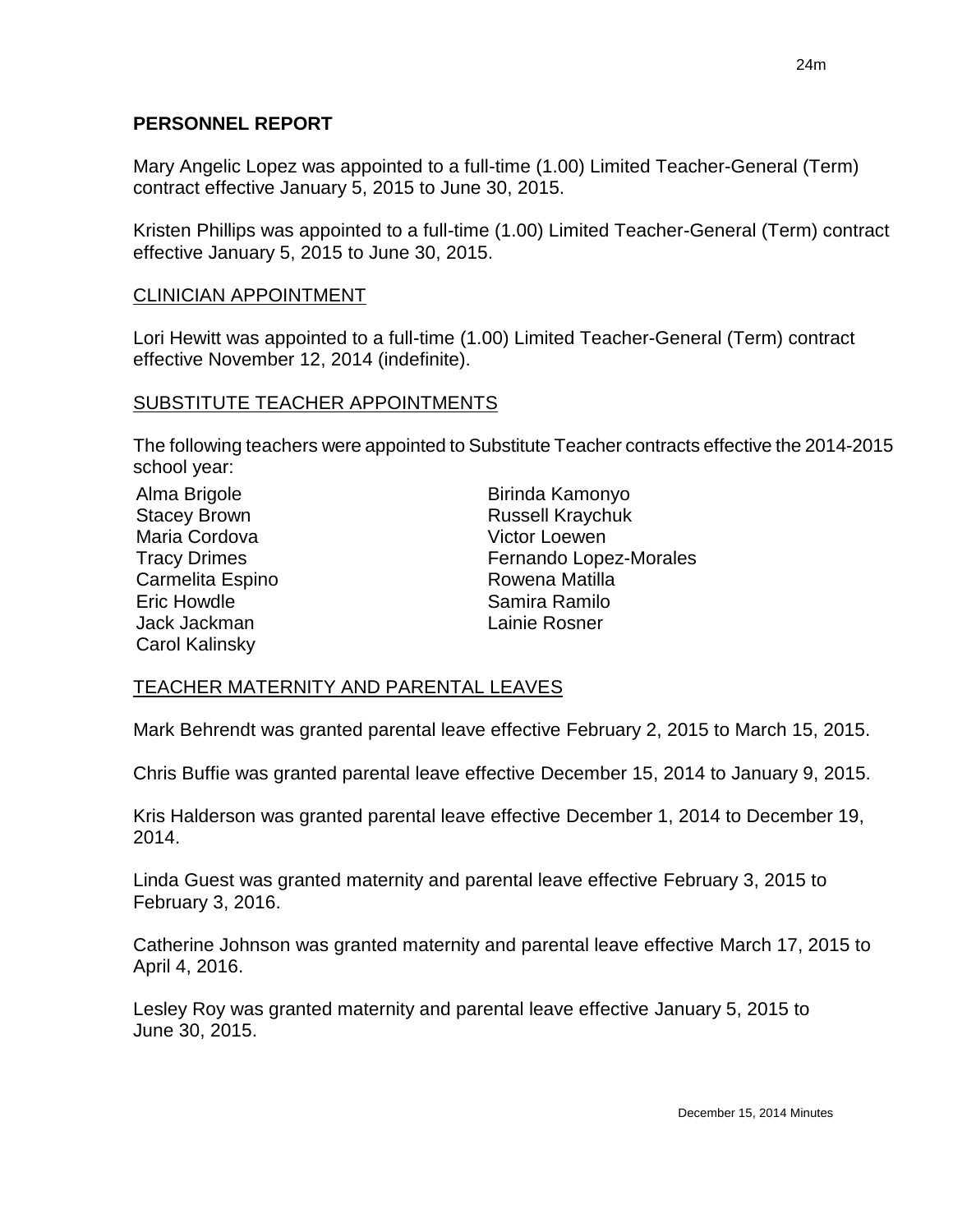#### **PERSONNEL REPORT**

#### TEACHER RESIGNATION

Zoe Cressman gave notice of intent to resign effective December 31, 2014.

#### CLINICIAN RESIGNATION

Ashley Bolt gave notice of intent to resign effective December 31, 2014.

#### TEACHER RETIREMENT

Warren Olson gave notice of intent to retire effective June 30, 2015.

#### EDUCATIONAL ASSISTANT APPOINTMENT

Darlene Tod was appointed to a full-time (6.5 hours per day) educational assistant position effective December 10, 2014.

#### EDUCATIONAL ASSISTANT LEAVE OF ABSENCES

Lindsay Knight was granted a leave of absence, part-time (6.5 hours per week), without pay, effective January 6, 2015 to March 2, 2015.

Jodee-Ann Pescitelli was granted a leave of absence, full-time (6.5 hours per day), without pay, effective January 1, 2015 to December 31, 2015.

#### EDUCATIONAL ASSISTANT PARENTAL LEAVE

Eli Shapiro was granted parental leave effective April 11, 2015 to December 11, 2015.

#### BUS DRIVER APPOINTMENT

Joseph Inacio was appointed to the position of bus driver, part-time, (4 hours per day) effective November 5, 2014.

#### BUS DRIVER RESIGNATION

Rick Kaniuga gave notice of intent to resign effective December 31, 2014.

#### **SUPERINTENDENTS' REPORT**

The following matter was received as information:

- **Personnel Matters.**
- Murdered and Missing Aboriginal Women Resolution Update.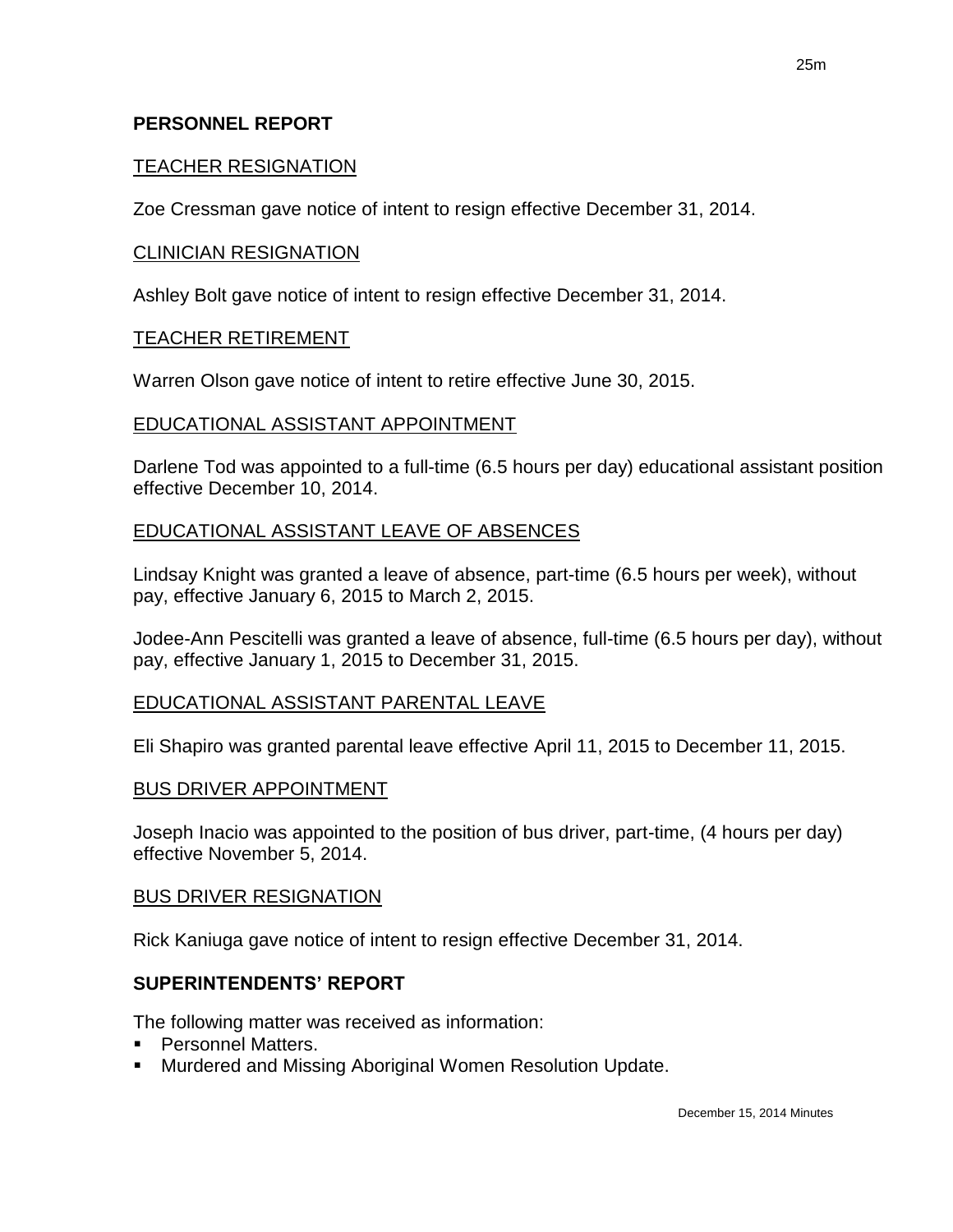#### **SUPERINTENDENTS' REPORT**

- **Meeting with the Honourable Peter Biornson.**
- **7:00 p.m. Presentation: Precinct E** David Palubeski, President, Lombard North Group Inc.

*Trustee Sarbit in the Chair.*

**7:36 p.m. Presentation: Manitoba/Canadian Student Leadership Conferences** Staff and Students Maples Collegiate.

#### **14-041 Moved to Committee of the Whole at 8:29 p.m.**

*Trustee Dabee in the chair.*

Ploszay / Santos That the Board move into Committee of the Whole. **Carried**

The following matter was received as information:

**S4 Standards Exams - Results Comparison.** 

*Trustee Sarbit in the Chair.*

## **14-042 Premier Award for School Board Innovation**

Jaworski / Ploszay That the Board nominate First Year Now for the 2015 Premier Award for School Board Innovation.

# **14-043 Amber Trails Community School Balanced School Day**

Sawka / Dabee

That the Board supports Amber Trails Community School's request to the Honourable Peter Bjornson to implement the Balanced School Day effective January 5, 2015. **Carried**

### **14-044 Amber Trails Community School Commons**

Ploszay / Dabee That the Amber Trails Community School Commons be named the Ric Dela Cruz **Community Commons. Carried Community Community Community Community**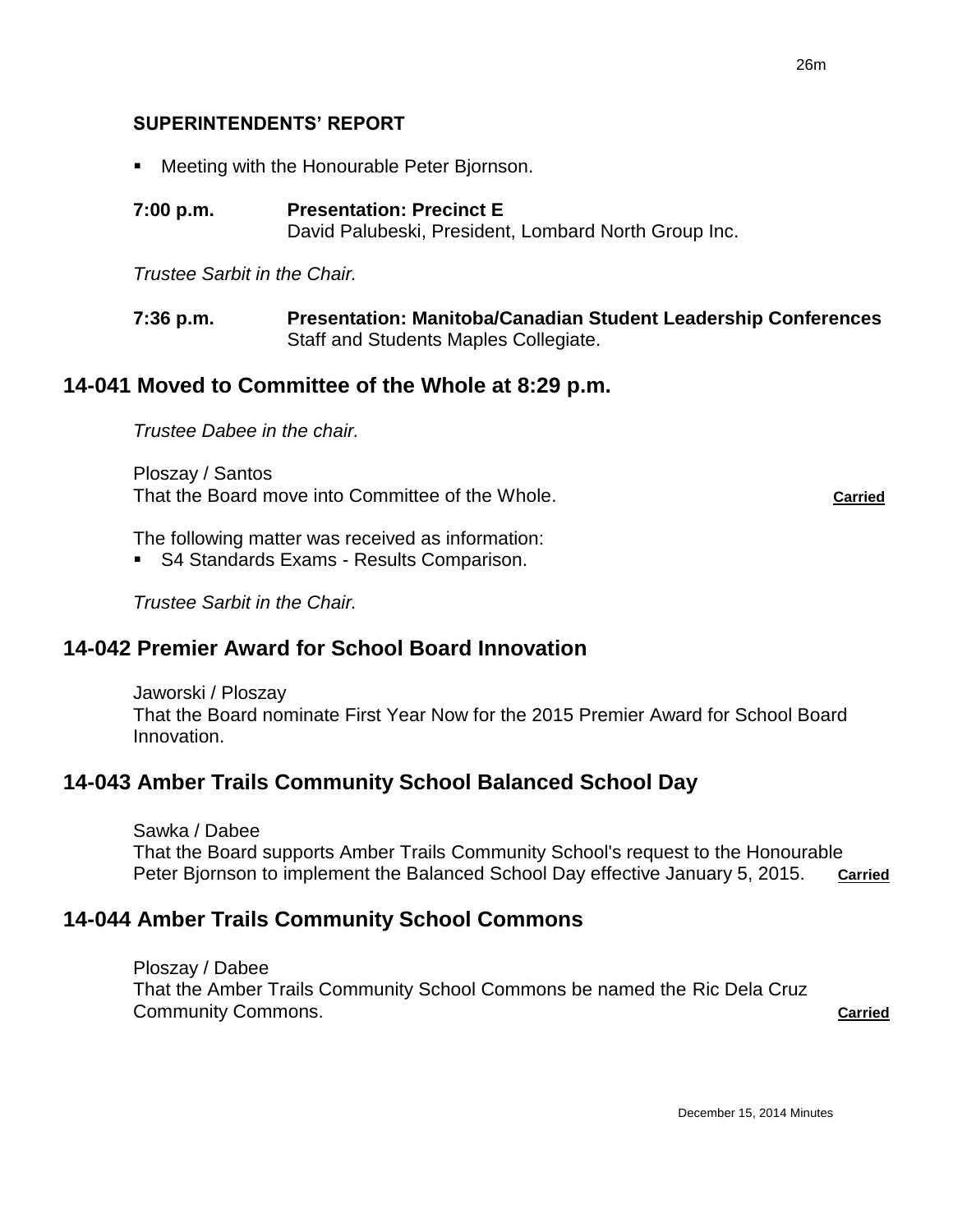# **14-045 Seven Oaks Logo**

# McFarlane / Myskiw

That the Seven Oaks School Division trademark its logo as per the December 10<sup>th</sup>, 2014 communication from the Manitoba School Boards Association. **Carried** Carried

# **14-046 Notice of Intent: New School in Precinct E and a Six Classroom Addition to O.V. Jewitt School**

Jaworski / Santos That the Board approve the Notice of Intent for a New School in Precinct E and a Six Classroom Addition to O.V. Jewitt School. **Carried**

# **14-047 Land Purchase Precinct E**

Cameron / McFarlane That the Board seek approval of the Public Schools Finance Branch to purchase a site in Precinct E for a new school. **Carried** 

# **14-048 School Bus Purchase**

McFarlane / Santos That the Division purchase a 65 seat passenger bus from Maxim Truck & Trailer. **Carried**

# **14-049 Elwick Access and Renovation Project**

# Ploszay / Jaworski

That the Board request the approval of the Public Schools Finance Board to award the Elwick Elevator and Renovation project to Con-Pro Industries Canada Ltd. on the basis of low bid and accept alternate price #1 - rubber flooring & alternate price #2 - ceramic wall protection. **Carried**

# **14-050 École Rivière-Rouge Building Envelope & Roof Commissioning**

McFarlane / Myskiw

That the Board award the École Rivière-Rouge Building Envelope & Roof Commissioning to QCA Building Envelope Ltd. on the basis of low bid. **Carried**

# **14-051 Maples Daycare – Amber Trails Community Schools**

# McFarlane / Jaworski

That the request of Maples Daycare regarding lease costs at Amber Trails Community School be granted be deferred to the January 12, 2015 Board meeting. **Carried**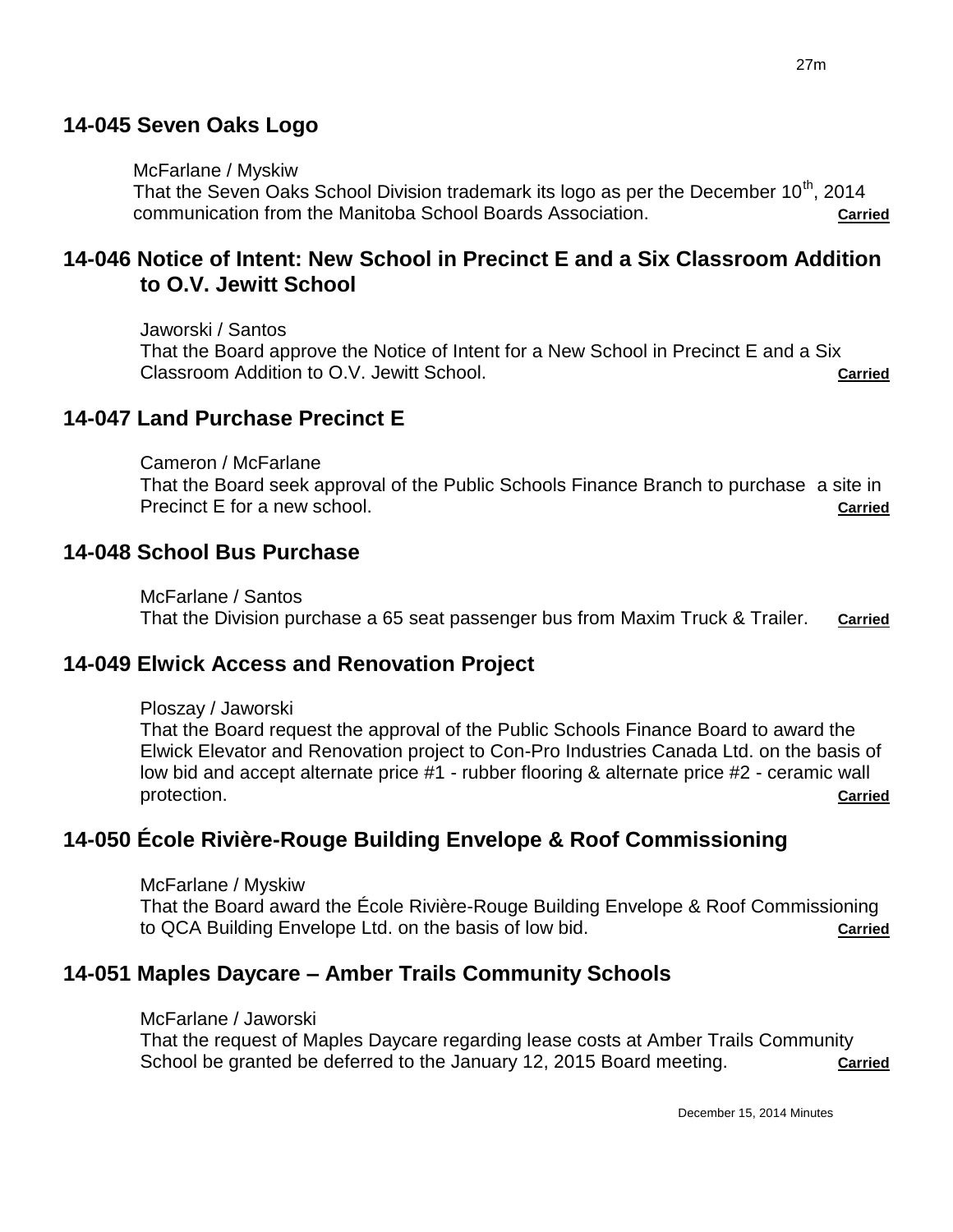# **14-052 Consent Agenda**

Jaworski / Myskiw

That Item B through V of the Consent Agenda be approved. **Carried**

#### Canotech Consultants Ltd. Certificate of Payment No. 4

That Certificate of Payment No. 4 for the Garden City Collegiate East Wall/Roof Replacement project in the amount of \$337,625.89 be paid to Canotech Consultants Ltd.

#### Statutory Holdback Certificate of Payment No. 4

That the 7.5% Statutory Holdback on Certificate of Payment No. 4 for the Garden City Collegiate East Wall/Roof Replacement project in the amount of \$26,071.50 be paid to the Seven Oaks School Division/Canotech Consult-454 account.

#### Gardon Construction Ltd. Certificate of Payment No. 2

That Certificate of Payment No. 2 for the MET School Relocation project in the amount of \$48,807.55 be paid to Gardon Construction Ltd.

#### Statutory Holdback Certificate of Payment No. 2

That the 7.5% Statutory Holdback on Certificate of Payment No. 2 for the MET School Relocation project in the amount of \$3,768.92 be paid to the Seven Oaks School Division/Gardon-456 account.

#### Kowalchuk Consulting Engineers Invoice No. 11-157-6

That Invoice No. 11-157-6 for the Maples Roof Phase 2 project in the amount of \$5,945.63 be paid to Kowalchuk Consulting Engineers.

#### Number Ten Architectural Group Invoice No. 13850

That Invoice No. 13850 for the Garden City Collegiate Skill Build project in the amount of \$13,814.86 be paid to Number Ten Architectural Group.

#### Number Ten Architectural Group Invoice No. 13833

That Invoice No. 13833 for the Maples Collegiate Commons Addition project in the amount of \$2,349.90 be paid to Number Ten Architectural Group.

### QCA Building Envelope Ltd. Invoice No. 633

That Invoice No. 633 for the new Amber Trails School project in the amount of \$1,758.75 be paid to QCA Building Envelope Ltd.

### Trek Geotechnical Inc. Invoice No. 14-136

That Invoice No. 14-136 for the new École Rivière-Rouge project in the amount of \$12,351.00 be paid to Trek Geotechnical Inc.

### Agassiz Consulting Group Ltd. Invoice No. 9924

That Invoice No. 9924 for the Maples Roof Phase 2 project in the amount of \$187.90 be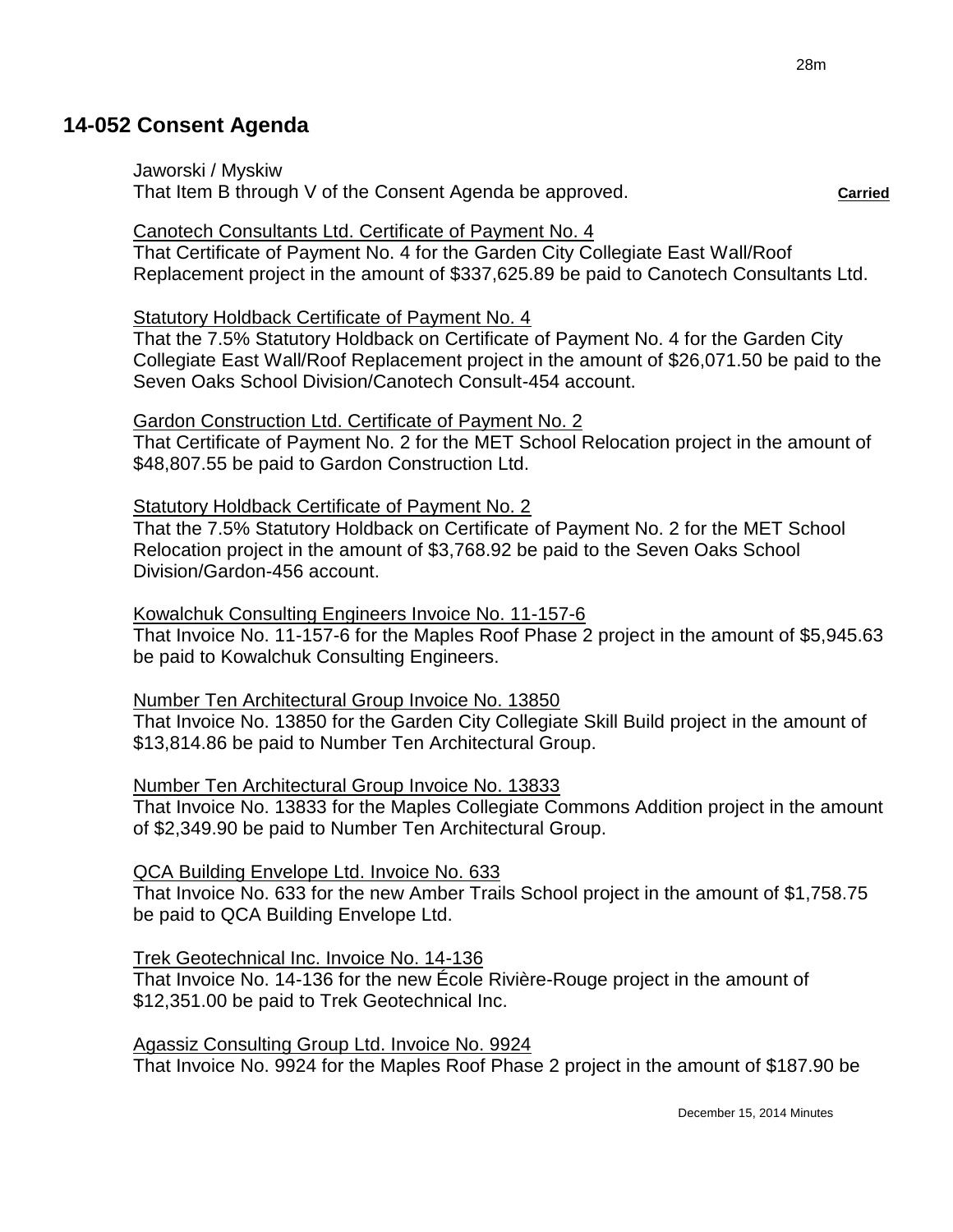#### **CONSENT AGENDA**

paid to Agassiz Consulting Group Ltd.

#### Architectural Testing Inc. Invoice No. 189100

That Invoice No. 189100 for the Garden City Collegiate East Wall/Roof Replacement project in the amount of \$4,200.00 be paid to Architectural Testing Inc.

#### SMS Engineering Ltd. Invoice No. 51804

That Invoice No. 51804 for the Maples Geothermal project in the amount of \$978.24 be paid to SMS Engineering Ltd.

#### Gateway Construction & Engineering Certificate of Payment No. 13

That Certificate of Payment No. 13 for the new Victory Site Day Care project in the amount of \$40,854.40 be paid to Gateway Construction & Engineering.

#### Bockstael Construction Ltd. Certificate of Payment No. 18

That Certificate of Payment No. 18 for the new Amber Trails School project in the amount of \$1,057,889.49 be paid to Bockstael Construction Ltd.

#### Statutory Holdback on Certificate of Payment No. 18

That the 7.5% Statutory Holdback on Certificate of Payment No. 18 for the new Amber Trails School project in the amount of \$81,690.31 be paid to the Seven Oaks School Division/Bockstael Construction account.

### Prairie Architects Inc. Invoice No. 4452

That Invoice No. 4452 for the R.F. Morrison Addition project in the amount of \$17,903.37 be paid to Prairie Architects Inc.

### Prairie Architects Inc. Invoice No. 4461

That Invoice No. 4461 for the new École Rivière-Rouge project in the amount of \$28,629.88 be paid to Prairie Architects Inc.

#### Landmark Planning & Design Inc. Invoice No. 3306

That Invoice No. 3306 for the MET School Relocation project in the amount of \$194.25 be paid to Landmark Planning & Design Inc.

### Gardon Construction Ltd. Certificate of Payment No. 3

That Certificate of Payment No. 3 for the MET School Relocation project in the amount of \$119,860.79 be paid to Gardon Construction Ltd.

### Statutory Holdback on Certificate of Payment No. 3

That the 7.5% Statutory Holdback on Certificate of Payment No. 3 for the MET School Relocation project in the amount of \$9,255.66 be paid to the Seven Oaks School Division/Gardon-456 account.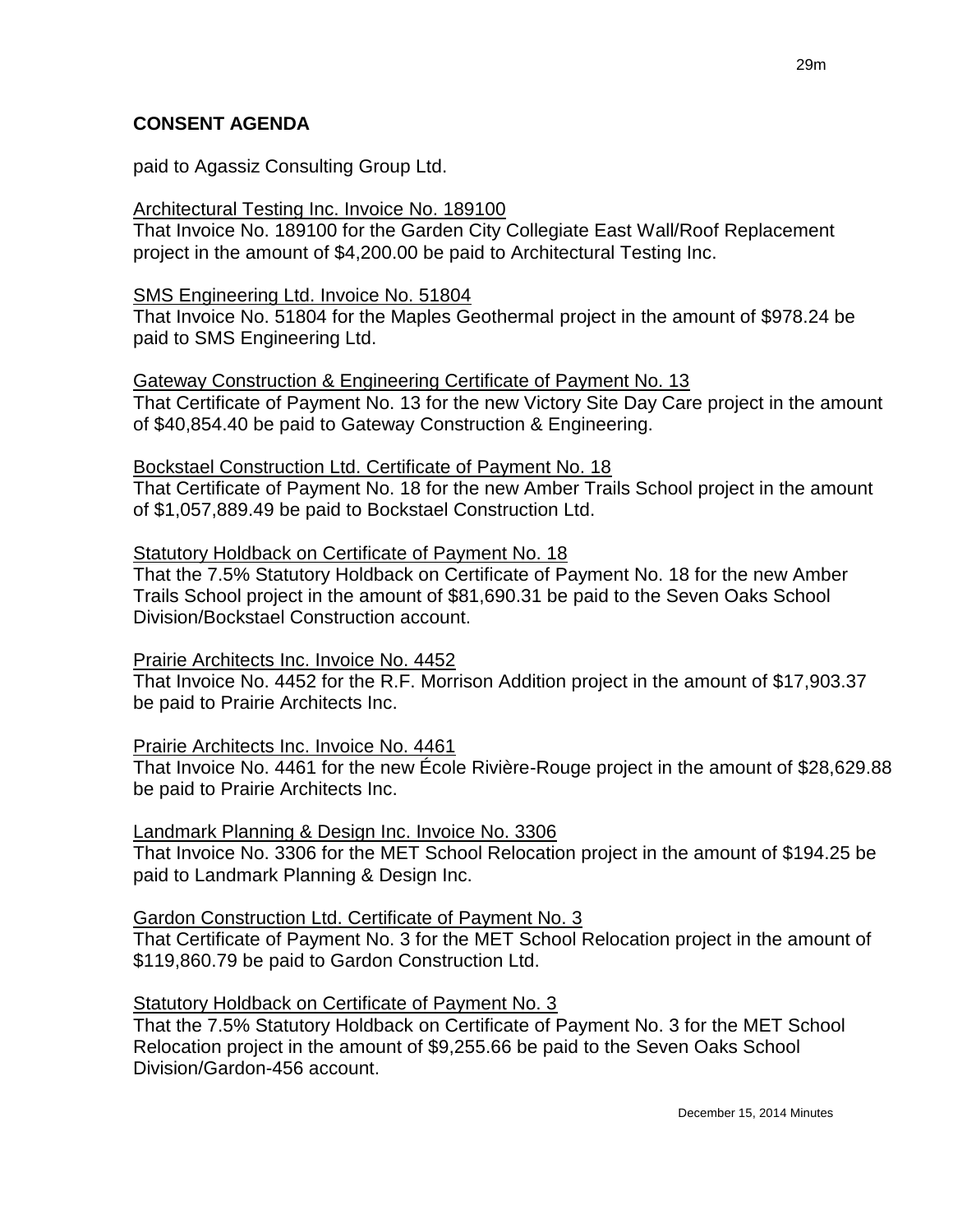# **CONSENT AGENDA**

#### Expenditure Listing to December 15, 2014

That cheques #2150966 to #2151438, and #887 to #913, US cheques #215032 to #215055, direct deposits #20152029-20153514, and pre-authorized debits #2015047- 2015066 in the amount of \$11,780,583.95 be approved.

# **14-053 Consent Agenda – Item A: Garden City Collegiate Ski/Snowboard Club**

Santos / Myskiw

That the Board approve the proposed trip to Fernie, British Columbia by the Garden City Ski / Snowboard Club January 29, 2015 to February 2, 2015. **Carried**

## **ITEMS OF INFORMATION**

- Trustees Myskiw, Jaworski and Dabee commented on the Judy Silver Student Commons Grand Opening.
- Trustee Myskiw commented on the Manitoba School Boards Association 25 Years of Service recognition.

# **CONFERENCE REPORTS**

- Elizabeth Armstrong, Teacher, Margaret Park School. National Green Schools Conference, March 27 to 29, 2014 - Sacramento, California.
- Carmelle Kozak, Teacher, Margaret Park School. National Green Schools Conference, March 27 to 29, 2014 - Sacramento, California.
- Sara Clarke, Elwick; Derek Gebhardt, Forest Park; Clifford Weekes, Elwick Teachers. 2013 BluePrint for Excellence, December 10 to 13, 2013 - Walt Disney World Resort, Florida.
- Valerie O'Leary, Teacher, H.C. Avery School. National Green Schools Conference, March 27 to 29, 2014 - Sacramento, California.
- **E.** Lainie Rosner, Teacher, Seven Oaks Adult Learning Centre. National Green Schools Conference, March 27 to 29, 2014 - Sacramento, California.
- David Smeltzer, Teacher, Seven Oaks Adult Learning Centre. National Green Schools Conference, March 27 to 29, 2014 - Sacramento, California.
- Melonee Collins, Teacher, Maples Collegiate. American Council on the Teaching of Foreign Languages Annual Convention and World Expo, November 22 to 24, 2013 - Orlando, Florida.
- Barb Hamilton, Teacher, Elwick School. Report on Take A Stand Symposium, February 20 to 22, 2014 - Los Angeles, California.
- Sacha Amaladas, Teacher, West Kildonan Collegiate. National Council of Teachers of Mathematics (NCTM) Conference, April 9 to 12, 2014 - New Orleans, Louisiana.
- Chad Wilson, Teacher, H.C. Avery School. National Council of Teachers of Mathematics (NCTM) Conference, April 9 to 12, 2014 - New Orleans, Louisiana.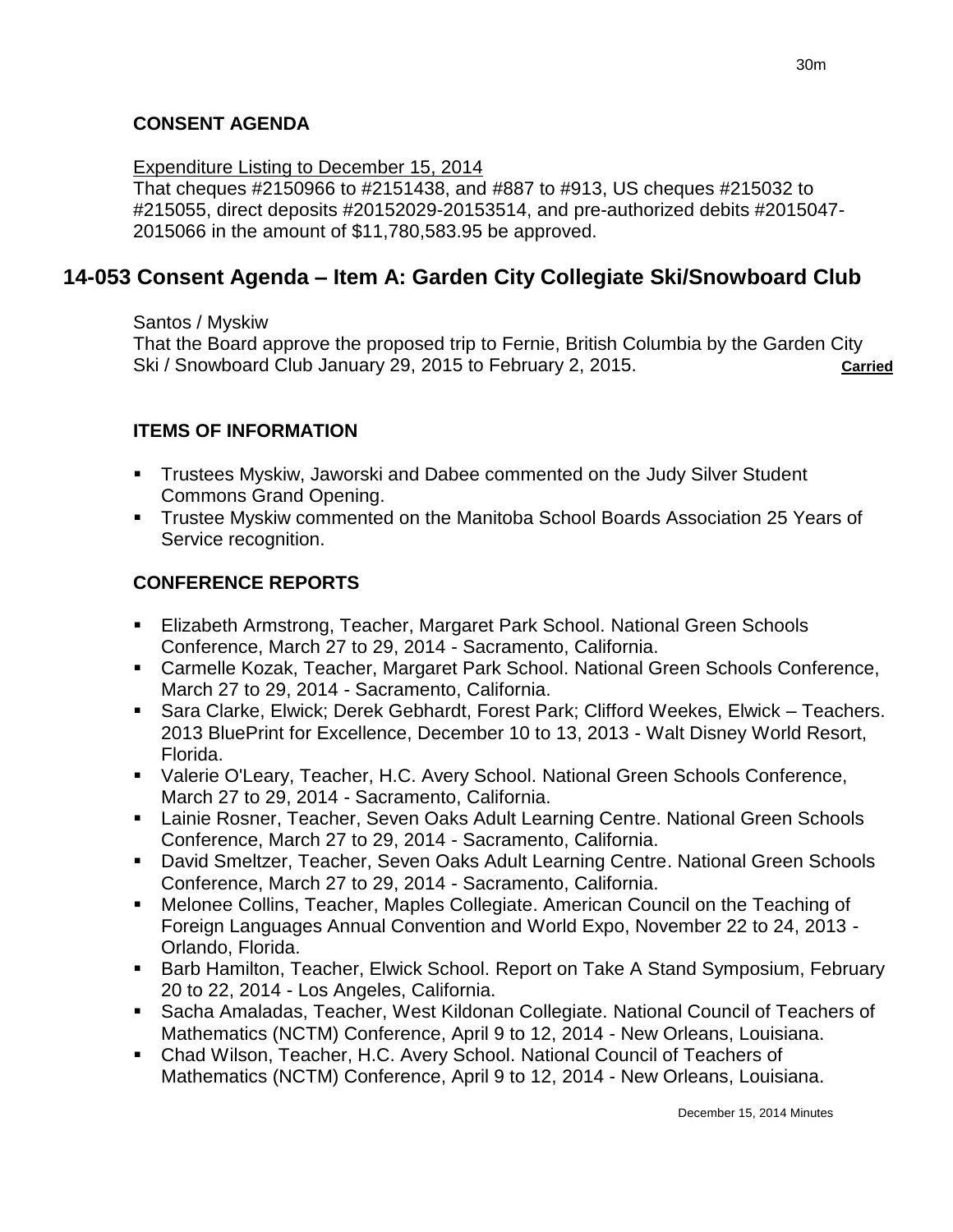## **CONFERENCE REPORTS**

- Tammy Harder and Monica Gupta, Teachers, West Kildonan Collegiate. National Youth at Risk Conference, October 9 to 11, 2013 - Las Vegas, Nevada.
- Midas Gonzales, Teacher, A.E. Wright School. Learning and the Brain, May 8 to 10, 2014 - New York, New York.

# **14-054 EDUCATIONAL LEAVE REPORT**

### Jaworski / Cameron

That Educational Leave report be received for information.

- Melissa Sigvaldason, Victory 5 days
- Jennifer Lamoureux, on behalf of Constable Finney staff 10 days
- Julie Biluk, Barbara Gajda; Garden City 8 days
- **Eid Mendoza, on behalf of H. C. Avery staff 12 days**
- Ricki Valcourt, on behalf of R. F. Morrison staff 7 days
- Chloé Plamondon, Maples 10 days
- Kristie Moroz, Paula Davison; H. C. Avery 6 days
- Christine Boniello, on behalf of O.V. Jewitt staff 12 days
- Jamie Krutkevich Slight, on behalf of Leila North staff 16 days
- Edith Muzyka, on behalf of Belmont staff 15 days
- Cory Ruppenthal, École Seven Oaks Middle School 20 days
- Cameron MacKay, West St. Paul 10 days
- Jennifer Jones, Andrea Misner, Kashmere Cleofas; Maples 6 days
- Angelique Khan, on behalf of École Seven Oaks Middle School staff 18 days
- Kira Crilly, on behalf of Riverbend staff 18 days
- Heather Graham, on behalf of Constable Finney staff 12 days
- Giselle Oakley, Pam Boen, Cheryl Podolsky; Riverbend 9 days
- Jennifer Magnus, Constable Finney 15 days
- Carrie Lundy, Governor Semple 10 days
- Cari Satran, on behalf of Leila North staff 21 days
- Sherri Denysuik, on behalf of Maples staff 20 days
- Jennifer Hall, on behalf of Edmund Partridge, O.V. Jewitt, Amber Trails and École Seven Oaks Middle School staff - 15 days **Carried Carried**

# **CORRESPONDENCE**

- Mike Lipinski, Senior Account Executive, Blue Cross. Seven Oaks School Division Quarterly Report (August - October 2014).
- **Manitoba Schools Boards Association:** 
	- Collective Bargaining Update November 26, 2014.
	- Salary Bulletin Correction 12-2014 (CUPE 2085).
- Floyd Martens, President, Manitoba School Boards Association. Letter to The Honourable Greg Dewar, Minister of Finance regarding the government's commitment to fair and adequate funding of public schools.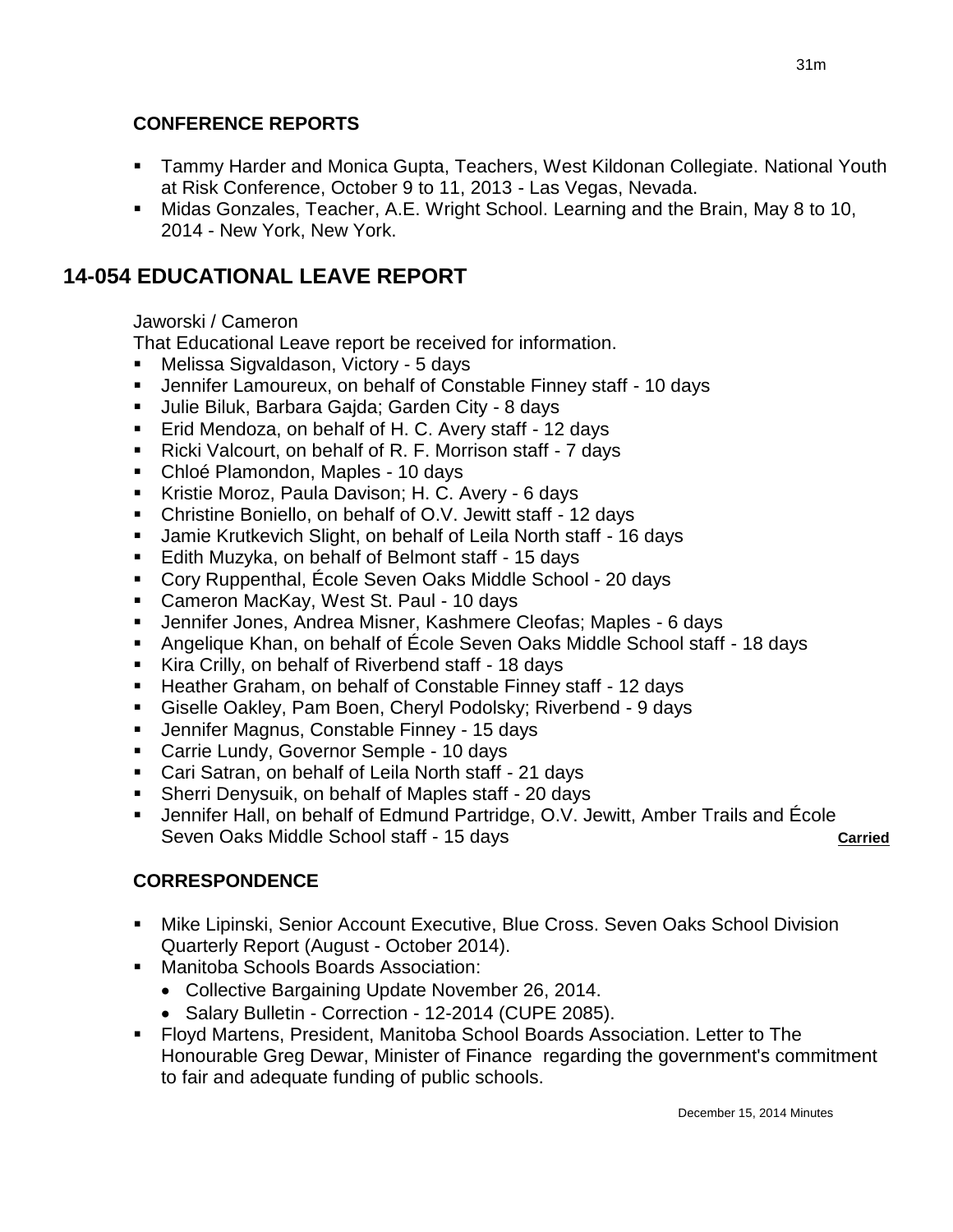## **CORRESPONDENCE**

- Manitoba Education and Advanced Learning, School Programs Division. Career Development - New Half-Credit Courses.
- Peter Bjornson, Minister of Education and Advanced Learning. Respect in School (RIS) to remain an on-line curriculum training program for an additional three year cycle.
- Pam Elias, RM of West St. Paul:
	- Hometown Manitoba Program.
	- Commercial, Institution, Service Information.
- **Healthy Schools Grant 2015.**
- 2015 Spare Change for Brains Campaign.
- Floyd Martens, President, Manitoba School Boards Association. Thank you letter to Peter Bjornson for meeting with the Manitoba School Boards Association Executive.
- **Frontier School Division. Chief Superintendent bulletin.**
- Mountain View School Division. CEO / Superintendent of Schools bulletin.
- **Honourable Peter Biornson, Minister of Education. Grant supporting Elwick Community** School's continuing participation in Manitoba Education and Advanced Learning's Community Schools program.
- Craig Bachynski, Number Ten Architectural Group. MET School Relocation Change Order # 1 & 2.
- Tara Mackay, Public Schools Finance Board. Garden City Collegiate Skill Build Addition - Revised Site Survey Authorization (correction to error in project number).
- John Wassenaar, Number Ten Architectural Group. Maples Collegiate Commons Addition Change Order # 53, 56, 57, 58, 60, 62, 63 & 64.
- **Province of Manitoba News Release:** 
	- Historical Changes to Student Financial Aid.
	- Important Legislation to Help Students Succeed in Early Years.
- **Jamie Kozak, Principal Architect, Prairie Architects Inc. Amber Trails Change Order # 19** & 50.
- Jeffery Moroz, Stantec Architecture Ltd. Garden City Collegiate Change Order # 16.
- Paul Anderson, Director of Operations, Seven Oaks School Division. Letter to Andrea Lawson - Request to proceed to tender for École Rivière-Rouge.
- Bob Craddock, Director Assessment Services, Workers' Compensation Board. Rate for 2015 is \$1.30 compared to \$1.71 in 2014.
- George Marchildon, Sr. Eng. Officer/Manager, Mechanical Engineering Services, Public Schools Finance. As part of a risk management initiative, the PSFB, with collaboration from the Winnipeg School Division (WSD), has constructed two portable boilers for the purpose of providing an "emergency backup heat source", in the event of catastrophic failure of existing boilers in the Manitoba Public Schools. The two boilers were designed by Alliance Engineering and custom built by Ambassador Mechanical, with substantial completion in March 2014. The boilers are now stored in one of the WSD's maintenance compounds.The WSD will be maintaining the portable boilers for the PSFB and they are currently ready for deployment. To assist the school divisions with the portable boiler application process Public Schools Finance Board has prepared the following information package.